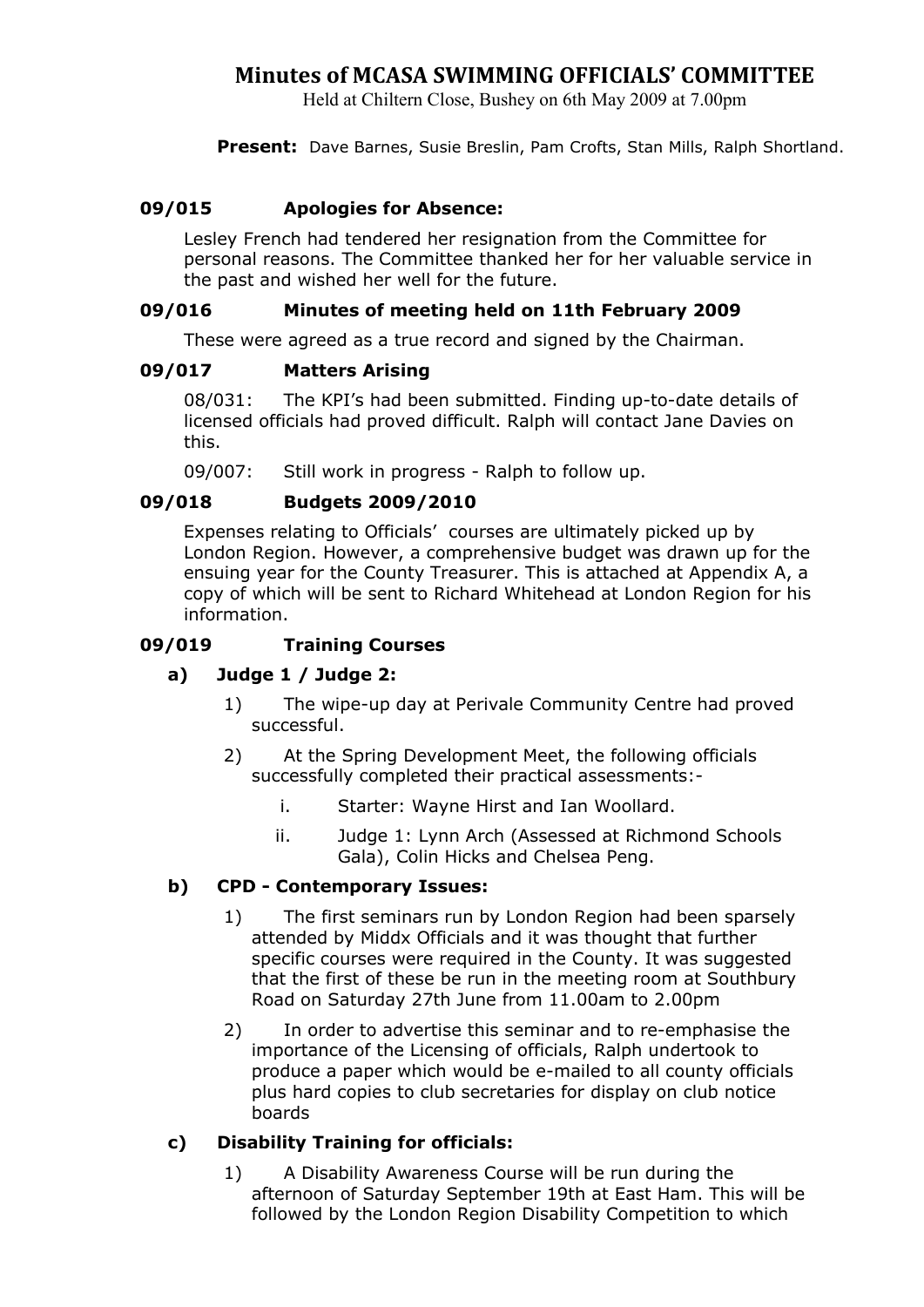all course participants will be invited to officiate.

## d) Technical Rules Update:

1) No formal seminar is posible at this time although Dave Barnes will be sending an e-mail to all officials now that the asa Board has agreed to adopt the recent FINA Bureau rule changes.

## e) Young Officials:

- 1) Ralph reported that this initiative had not been taken up nationally as originally expected. He had run one course at Teddington which had produced 7 new officials.
- 2) The course material used was the same as the regular course as there was an absence of notes available pertaining to the special young officials course.
- 3) The current list provided by the asa shows only four young officials within Middlesex - Ralph would be making further enquiries.

## 09/020 Officials' Upgrades

It was decided that future courses would be run four-monthly covering the periods May-July, Sept-Nov and Jan-March.

## 09/021 KPI's - April to June 2009

Data was being assembled and would be sent to Neil Booth of the asa SOG.

## 09/022 asa SOG – Updates from Meeting – April 19th 2009

- a) Ann Van Beukelen had reported that new workbooks for Judge 1 are being reprinted for use from September 2009;
- b) All Officials' CPD Courses that are being arranged locally should be advised to Jane Davies for publication on the web;
- c) There is a proposal that the £10 fee for the licensing of officials should be paid for by the Regions, the asa billing them periodically - further information would be provided if this is approved;
- d) It was reported that officials have only one year to apply for Licensing after qualification. At present only 41% have applied target figure is 45%
- e) The Referees' Exam for 2009 will take place on 14th November;
- f) The Swimming Officials' Newsletter is now available on-line. Out of the 6,000 officials nationwide only 850 had signed up to receive this to date.
- g) Finally, concerning the requirement for a referee to give a series of short sharp whistles before each race, it was recognised that most were using three blasts. It had been pointed out to the SOG that this was the recognised alarm signal used by the RLSS. Consequently, Referees are being advised to use four short blasts in future.

## 09/023 Any Other Business:

- a) SOC Vacancies: Andy Woska and Tony Burton would be invited to join the committee to fill the current vacancies. Both are referees and are currentlyinvolved in the delivery of officials' courses.
- b) On Demand Courses: One club had enquired as to the minimum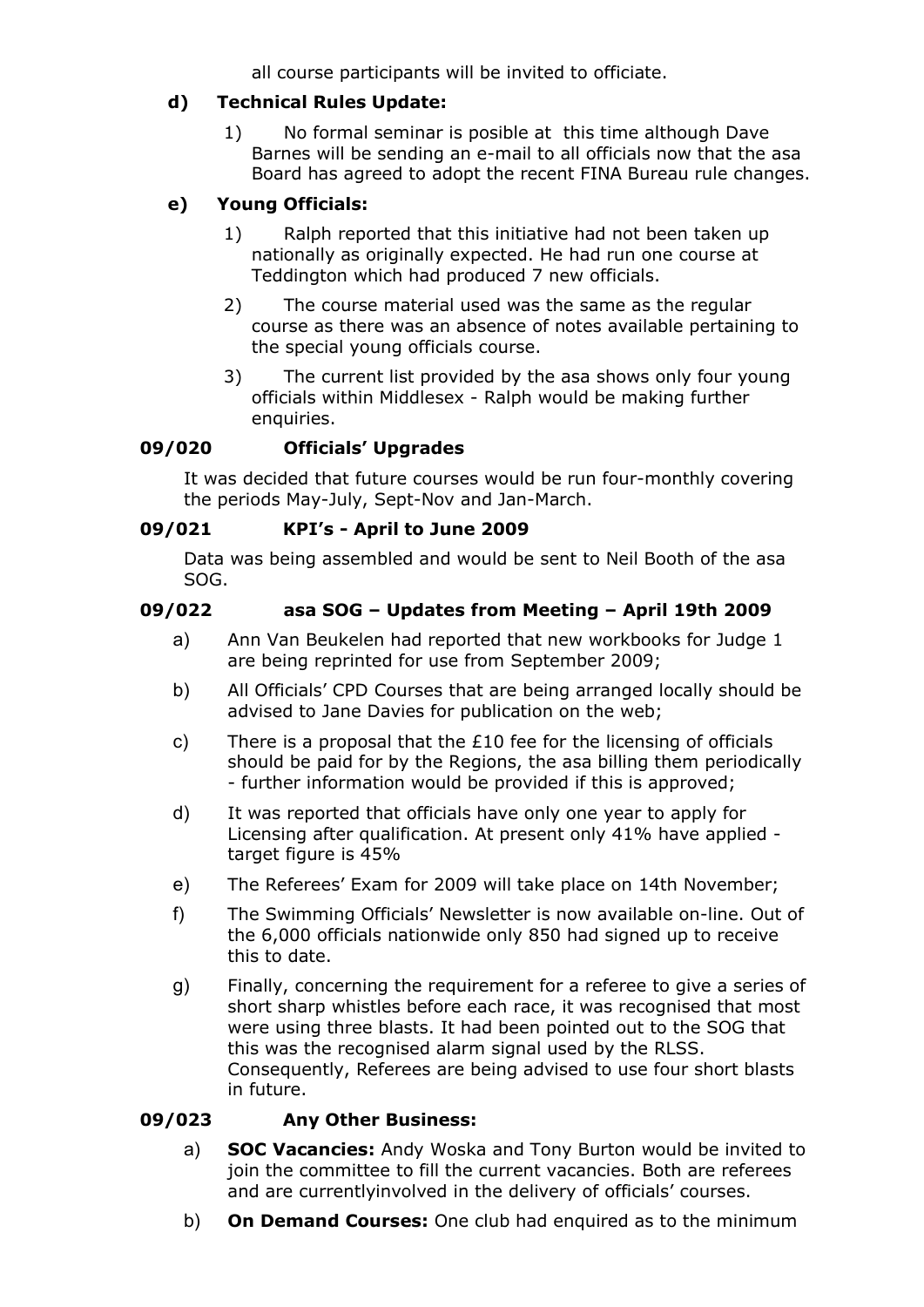period required in which to organise an on-demand timekeeper course. It was agreed that if a tutor was available, there would be no minimum period save the requirement to provide the facility for classroom training followed by pool assessments plus a cheque for £25 together with the asa details of the proposed participants (minimum 6 and maximum 10).

- c) asa Official's Database: The accuracy of the asa Official's Database was still a cause for concern. Final checks were being made against the data held by the county and details of any amendments will be passed to the asa.
- d) David Telford: The Committee learned with sadness of the passing of David Telford. David was a committed official and supportive of the county until he had to withdraw to start his fight against his cancer. Dave Barnes would be attending his funeral on 14th May.

## 09/024 Date of Next Meeting

Agreed as Wednesday 1st July 2009 at 7pm. Venue confirmed as Stan Mill's house.

The meeting closed at 10.40pm.

Minutes Agreed

Chairman Date: Chairman Date: Chairman Date: Chairman Date: Date: Date: Date: Date: Date: Date: Date: Date: Date: Date: Date: Date: Date: Date: Date: Date: Date: Date: Date: Date: Date: Date: Date: Date: Date: Date: Date: